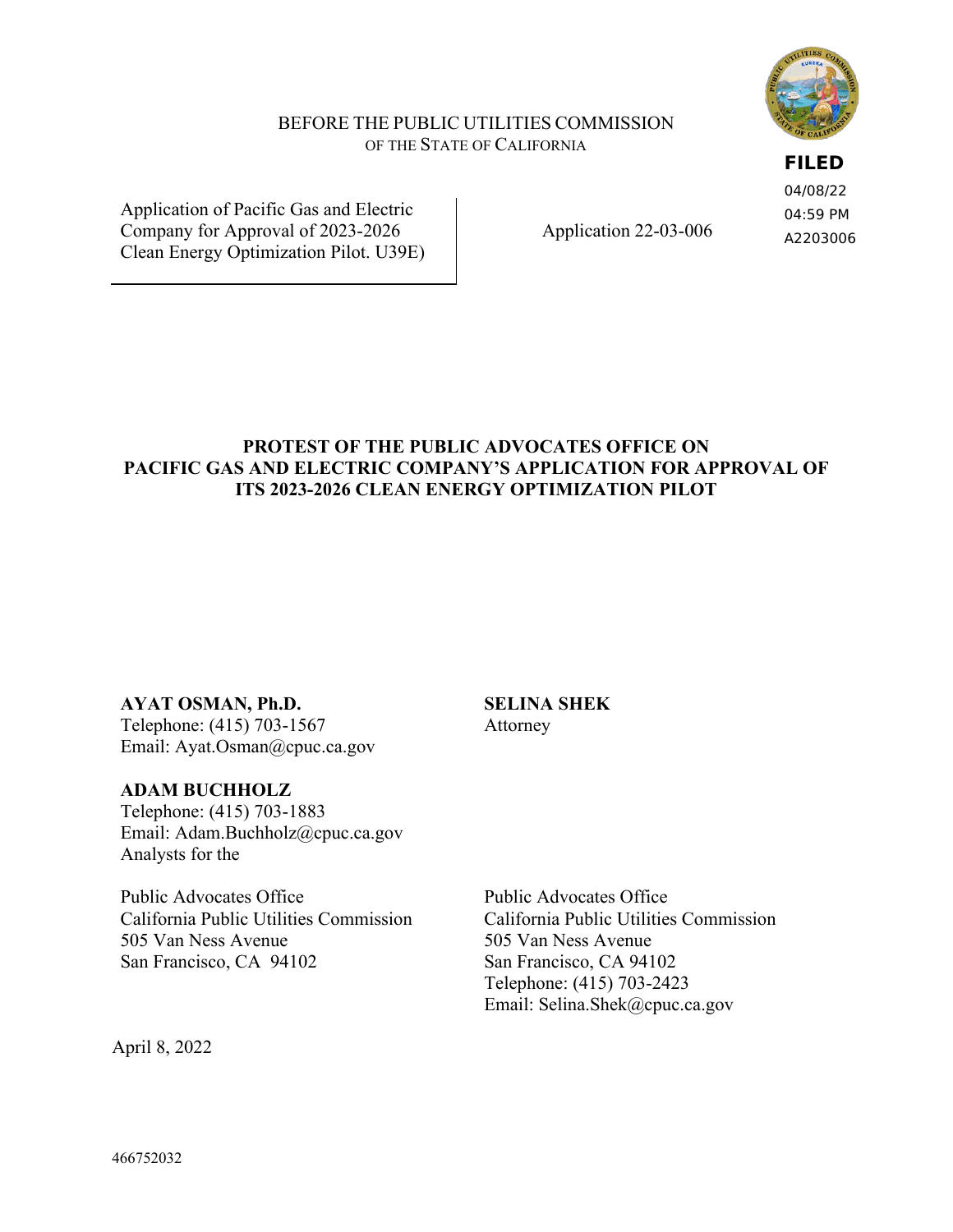#### **I. INTRODUCTION**

Pursuant to the California Public Utilities Commission's (CPUC or Commission) Rules of Practice and Procedure 2.6(a), the Public Advocates Office (Cal Advocates) submits this protest to the *Application of Pacific Gas and Electric Company's* (PG&E) *for Approval of its 2023-2026 Clean Energy Optimization Pilot* (Application (A). 22-03-006).**<sup>1</sup>** PG&E requests authority to administer a Clean Energy Optimization Pilot (CEOP) from 2023-2026, based on a similar pilot the Commission approved for Southern California Edison Company (SCE) in Decision (D.)19-04-010.

PG&E's CEOP pilot targets California State University (CSU) and University of California (UC) systems with on-site measures to reduce greenhouse gas (GHG) emissions. PG&E proposes to: (1) calculate GHG reductions based on meter data; (2) distribute performance payments earned by CEOP Participants on a pay-for-performance basis; and (3) include a requirement for sustained and continued reduction in GHG emissions, over the span of the CEOP, as a precondition to earning performance payments.

PG&E requests that the Commission authorize a \$50 million budget for the years 2023- 2026 as follows: \$44.4 million in performance payments; \$5.6 million for non-incentive costs, including administrative and implementation supports; and \$3.0 million in evaluation costs.**<sup>2</sup>** PG&E requests that the Commission authorize the proposed budget as a Clean Energy and Energy Efficiency (CEEE) program to be funded with GHG allowance revenues from the electric Cap-and-Trade program pursuant to the Public Utilities (Pub. Util.) Code §748.5(c). PG&E also requests utilizing the Public Purpose Programs (PPP) funding should the GHG auction proceeds become unavailable.

#### **II. BACKGROUND**

Pub. Util. Code § 748.5(c) allows the Commission to allocate up to 15 percent of GHG allowance revenues, including any accrued interest, received by an electrical corporation as a

**<sup>1</sup>** This protest is timely because PG&E's Application first appeared on the Commission's Daily Calendar on March 9, 2022.

**<sup>2</sup>** Application of Pacific Gas and Electric Company (U 39 E) for Approval of its 2023-2026 Clean Energy Optimization Pilot (PG&E CEOP Application), p. 5.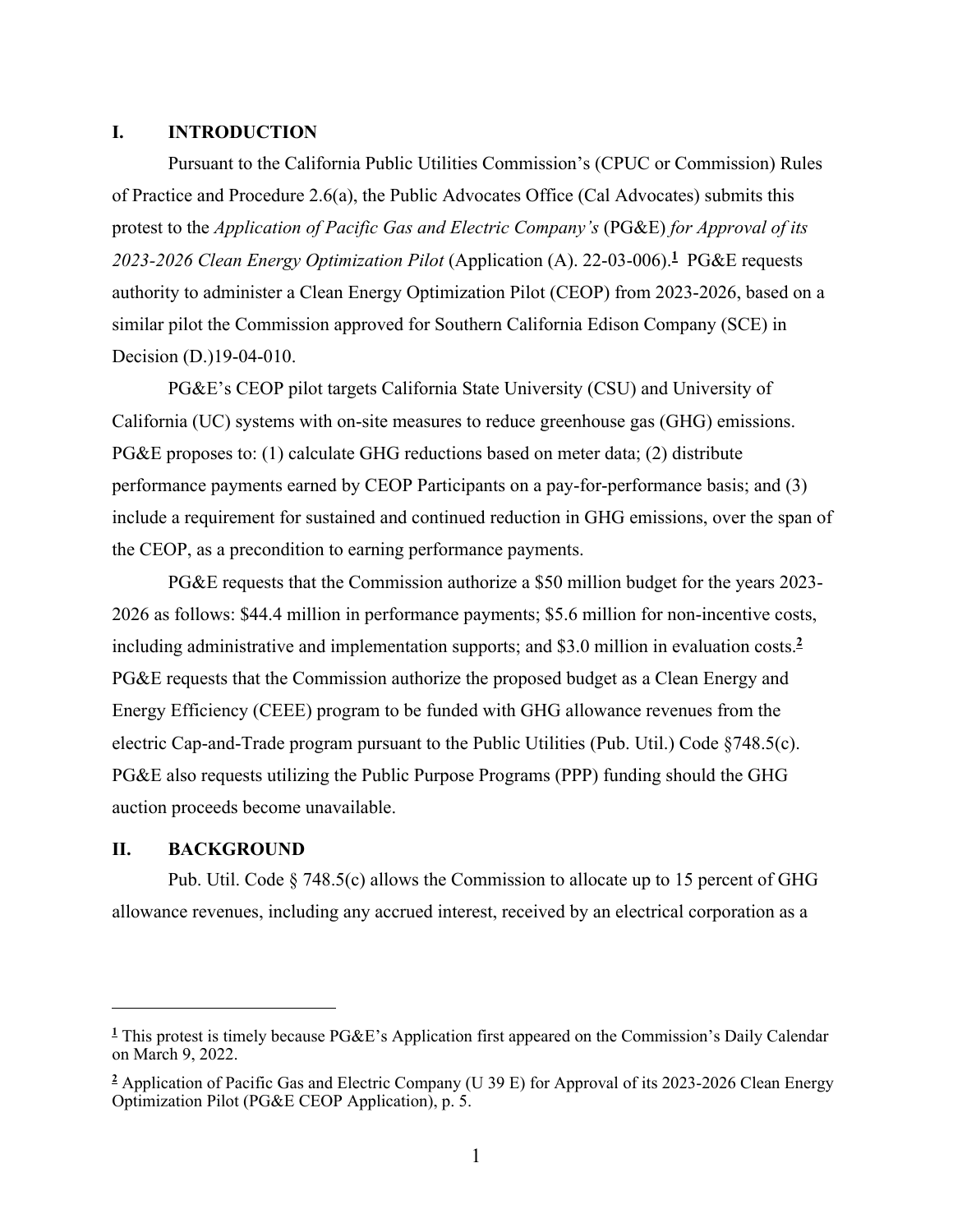result of the direct allocation of GHG allowances for CEEE projects. These projects might be administered by the electrical corporation and must not otherwise have other funding sources.**<sup>3</sup>**

D.14-10-033 outlines a four-step process for an electrical utility seeking approval to use GHG allowance revenue for CEEE.**<sup>4</sup>** Two of these steps are requirements that must be included in the utility's application for approval:

- (1) As part of the Forecast Revenue and Reconciliation (FR&R) application, a utility should forecast the amount of allowance revenue that other proceedings can appropriate for clean energy and EE [Energy Efficiency] projects (the Forecast Clean Energy Amount)…
- (2) When seeking approval of a project, the utility should include the following in its request:
	- (a) explain why the project qualifies under Section 748.5(c),
	- (b) explain why the project is best funded using GHG allowance revenues instead of ordinary recovery through rates, and
	- (c) reference the Forecast Clean Energy Amount.**<sup>5</sup>**

## **A. Reference the Forecast Clean Energy Amount**

D.14-10-033 requires that as part of the Forecast Revenue and Reconciliation (FR&R) applications or requests (currently referred to as Energy Resource Recovery Account (ERRA) applications), a utility should forecast the amount of allowance revenue that other proceedings can use for clean energy and EE projects (the Forecast Clean Energy Amount). The existence of

**<sup>3</sup>** Pub. Util. Code §748.5(c).

**<sup>4</sup>** When seeking approval to use GHG allowance revenue for clean energy and EE projects, the utilities should use the following procedure: (1) As part of the FR&R application, a utility should forecast the amount of allowance revenue that other proceedings can appropriate for clean energy and EE projects (the Forecast Clean Energy Amount). The existence of the Forecast Clean Energy Amount will demonstrate that funds are available for qualified projects (Clean Energy Projects) to be approved in other proceedings. (2) When seeking approval of a project, the utility should include the following in its request: (a) explain why the project qualifies under Section 748.5(c), (b) explain why the project is best funded using GHG allowance revenues instead of ordinary recovery through rates, and (c) reference the Forecast Clean Energy Amount. (3) If a project is subsequently approved and the utility has authority to track recorded expenses in an appropriate balancing account, these expenses should be reflected and reconciled in the utility's next GHG FR&R application. (4) Funds used for Clean Energy Projects are still subject to any reasonableness reviews required as part of the project approval and the Forecast Clean Energy Amount must still be reconciled against the recorded allowance revenues, but the Clean Energy Project funds are otherwise unencumbered. D.14-10-033, p. 28.

**<sup>5</sup>** D.14-10-033, p. 28.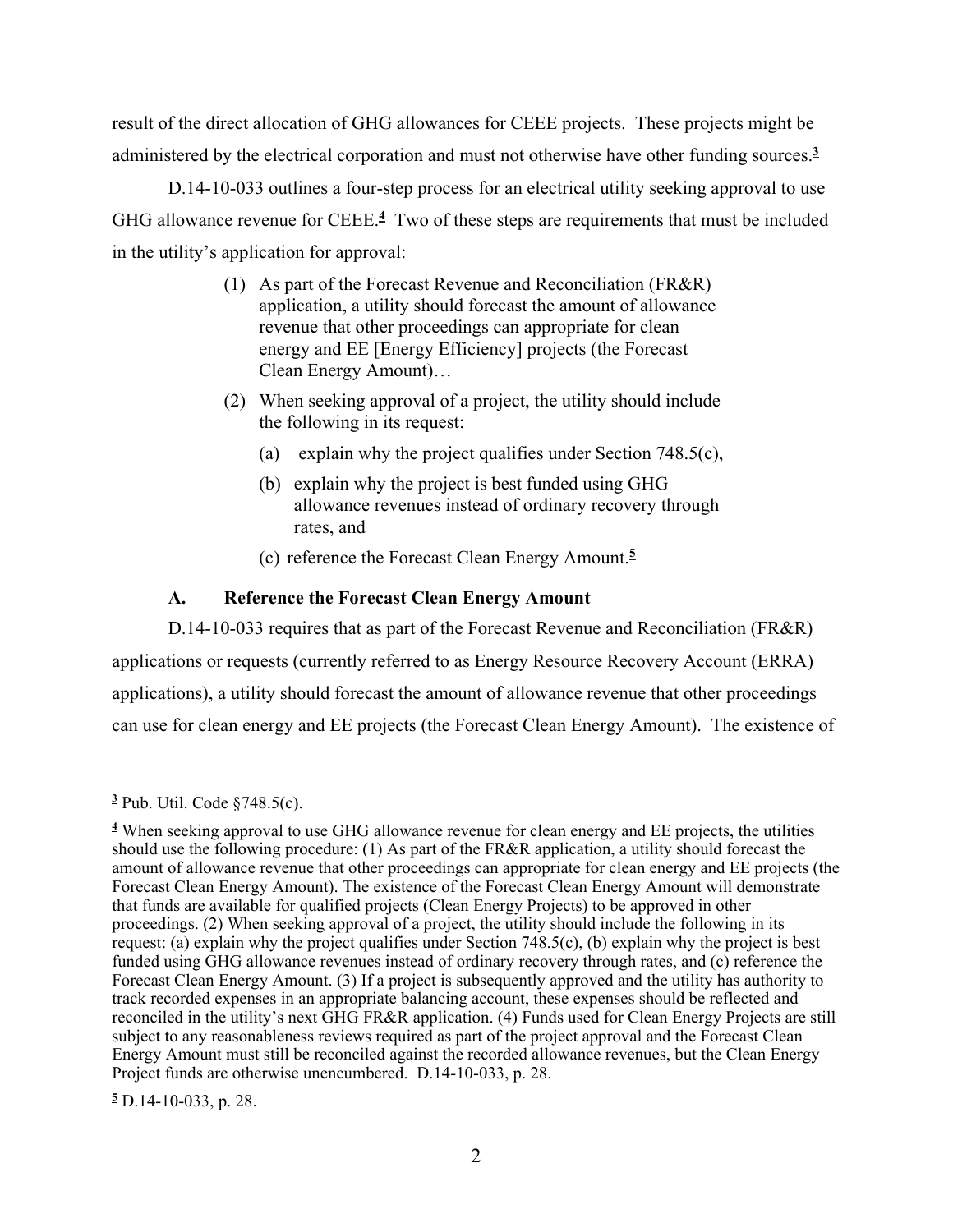the Forecast Clean Energy Amount will demonstrate the existence of available funds for qualified projects (Clean Energy Projects), which parties can request other CPUC proceedings.

Table 1, below, compares PG&E's CEOP budget request and the Commission's adopted GHG revenue return, costs, and sets-asides. Note that any remaining CEEE funds from GHG proceeds were included in the semi-annual residential and small business California Climate Credit for 2022 (net GHG revenue return in Table 1 below).**<sup>6</sup>**

|                                                          | PG&E's Forecasted<br>Budget for 2022 <sup>7</sup><br>(\$ Million) | $D.22 - 02 - 002$<br><b>Adopted Funding</b><br>for 2022 <sup>8</sup><br>(\$ Million) |
|----------------------------------------------------------|-------------------------------------------------------------------|--------------------------------------------------------------------------------------|
| CEEE 15 percent Allowance from GHG<br><b>Funds</b>       | 69.61                                                             | 69.61                                                                                |
| 2022 GHG Expenses                                        | Not provided                                                      | 1.738                                                                                |
| PG&E Proposed 2022 CEEE set-aside<br>funds $\frac{9}{2}$ | 58.62                                                             | 56.55                                                                                |
| Net GHG Revenue Return                                   | Not provided                                                      | 469                                                                                  |
| Remaining CEEE Funds from GHG<br>Proceeds                | 10.99                                                             |                                                                                      |

#### **Table 1: Comparison of PG&E's proposed CEOP budget and the GHG revenue return, costs and sets-asides adopted in D.22-02-002.**

Thus, it appears that PG&E can only provide the forecast CEEE for availability after the Commission has reviewed and approved PG&E's 2023 ERRA forecast of 2023 GHG auction proceeds. Alternatively, PG&E proposes funding the CEOP with PPP funds if the available

**<sup>6</sup>** Although PG&E did not reference its forecast of a Clean Energy Amount that it includes in its ERRA application covering the proposed duration of its CEOP (2023-2026) as required by D.14-10-033, PG&E included a forecast of 2023-2026 of available funds based on the 2021 Integrated Energy Policy Report (IEPR) forecast. The IEPR forecast indicates the availability of sufficient funds for CEOP during the proposed 2023-2026 period. PG&E's Clean Energy Optimization Pilot (CEOP) Prepared Testimony (PG&E's Testimony), Table 9, p. 25.

**<sup>7</sup>** PG&E Testimony, Table 8, p. 25.

**<sup>8</sup>** D.22-02-002, p. 36.

**<sup>9</sup>** PG&E has four clean energy and energy efficiency programs funded in whole or in part from the sales of GHG allowances: (1) Solar on Multifamily Affordable Housing (SOMAH); (2) Disadvantaged Communities Single-Family Affordable Solar Housing (DAC-SASH); (3) Disadvantaged Communities Green Tariff (DAC-GT); and (4) Community Solar Green Tariff (CS-GT). D.22-02-002, p. 35.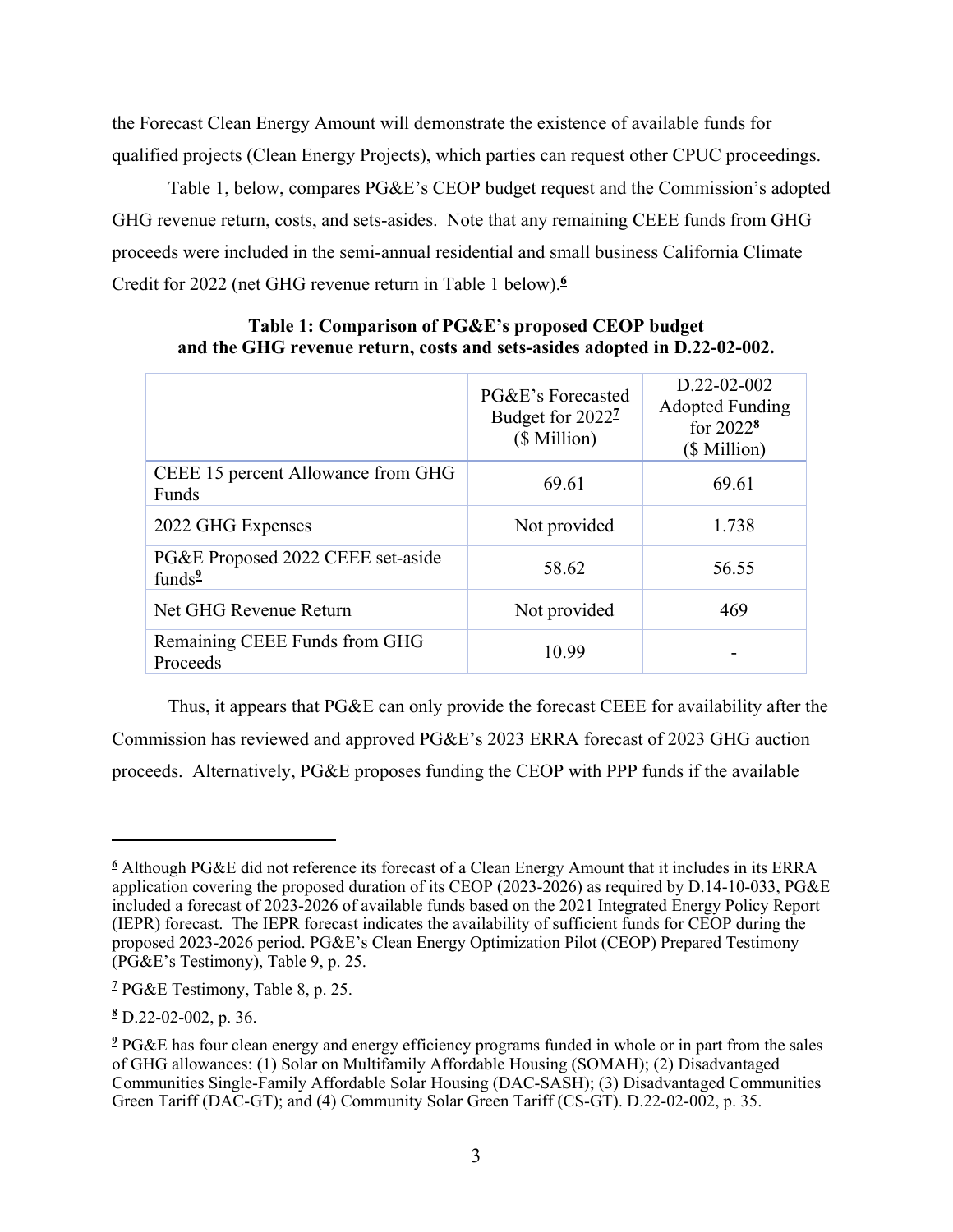2023 GHG auction proceeds are insufficient to fund the total 2023 budget that the Commission approves PG&E's CEOP Application.**<sup>10</sup>** PG&E, however, did not discuss the potential impacts on rates if PPP funds are used.

PG&E also requests authority to use \$50 million over four years from electric cap and trade allowance revenues to fund CEOP as a CEEE Program pursuant to Pub. Util. Code §748.5(c) and D. 14-10-033,**<sup>11</sup>** claiming that its CEOP Application meets the necessary requirements. PG&E does not demonstrate that the proposed budget and duration for its CEOP is reasonable.

#### **B. Explanation of Why the Project Qualifies Under Section 748.5(c)**

D.14-10-033 also requires when seeking approval of a project, the utility should explain why the project qualifies under Section 748.5(c). PG&E states that "CEOP qualifies under 748.5(c) because it has GHG emissions reductions as an explicit goal, and it directly incentivizes customers to reduce GHG emissions."**<sup>12</sup>** PG&E also indicates that PG&E's continuation of CEOP would qualify under 748.5(c) since the Commission has previously found that SCE's CEOP qualified for CEEE funding as adopted in D.19-04-010.**<sup>13</sup>**

## **C. Explanation Why the Project is Best Funded Using GHG Allowance Revenues Instead of Ordinary Recovery Through Rates**

To address D.14-10-033's requirement that the utility explain why the project is best funded using GHG allowance revenues instead of ordinary recovery through rates, PG&E states that because "CEOP is solely focused on GHG reduction, it is appropriate and optimal to use CEEE funds to avoid increasing rates."**<sup>14</sup>** However, PG&E's CEOP Application outlines some existing energy efficiency incentive programs, demand response, electric vehicle infrastructure incentive, and non-PG&E incentive programs that would be eligible to participate in its proposed

**<sup>10</sup>** PG&E's Testimony Footnote 29, p. 20.

**<sup>11</sup>** PG&E CEOP Pilot Application, p. 7.

**<sup>12</sup>** PG&E's Testimony, p. 26.

**<sup>13</sup>** PG&E's Testimony, p. 26.

**<sup>14</sup>** PG&E's Testimony, p. 26.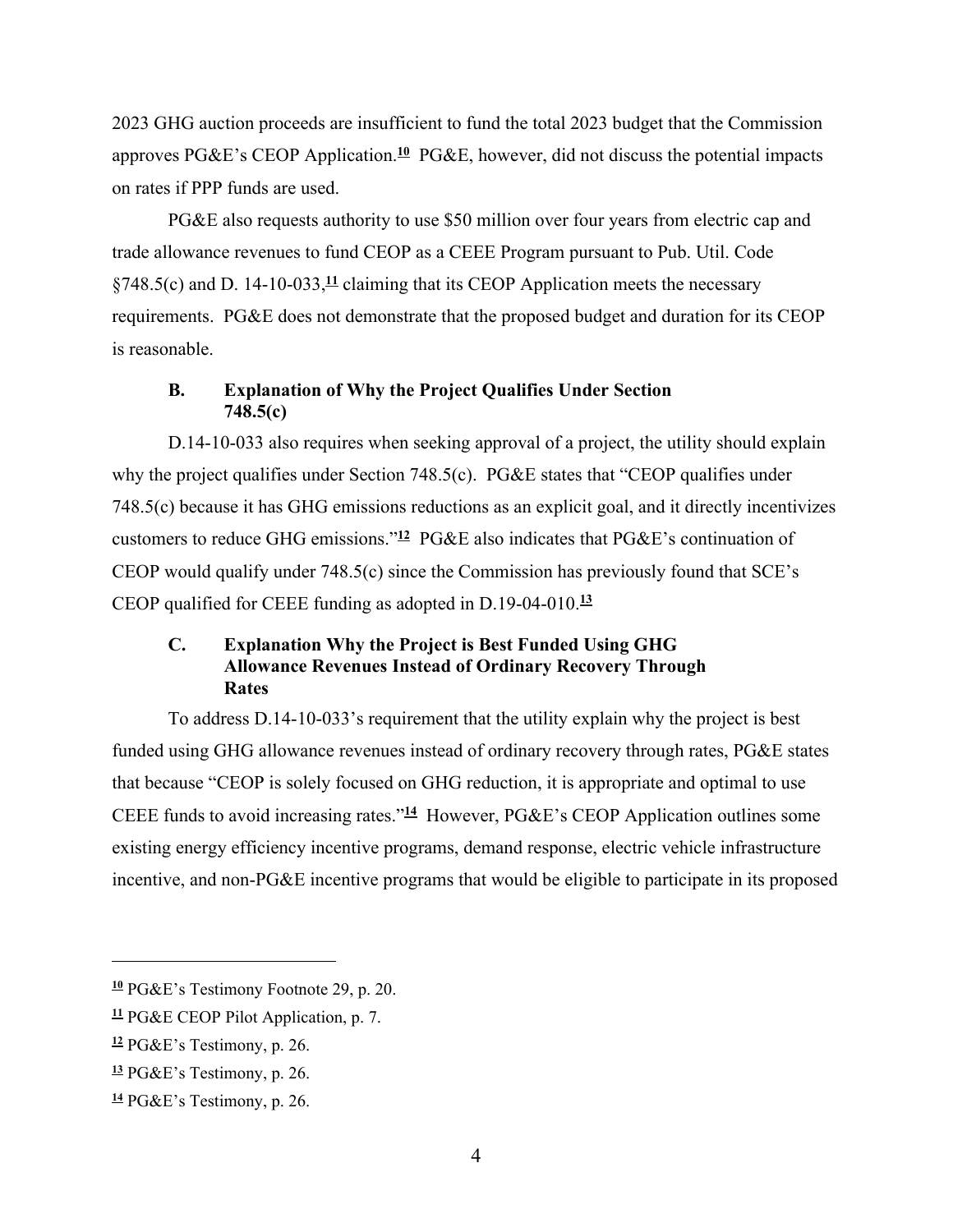CEOP.**<sup>15</sup>** Since these programs are already funded by other funding sources, PG&E does not explain how it will meet Section 748.5(c)'s requirement that its proposed project is not "otherwise funded by another funding source."

## **1. PG&E does not address UC and CSU sustainability commitments, as required by Pub. Util. Code § 748.5(c)**

Pub. Util. Code § 748.5(c) requires that any project funded by GHG revenues should "not [be] otherwise funded by another funding source." There is reason to believe that universities are already paying to reduce their GHG emissions, as they have already made robust sustainability commitments, and, in the case of the UC system, have expended significant funds as discussed below.

The UC system has committed to reaching carbon neutrality by 2025.<sup>16</sup> To reach neutrality, the UC system is paying for emission offsets while contracting for their own 100% renewable energy supply.**<sup>17</sup>** In fact, the UC system appears to be drawing on the expertise of their world-class faculty to ensure that their net-zero commitment is as robust as possible.**<sup>18</sup>** The CSU system has made similar sustainability pledges,**<sup>19</sup>** though they may be less robust than the UC system's. Several CSU campuses have committed to reach carbon neutrality faster than Senate Bill 350's targets.**<sup>20</sup>**

PG&E's CEOP Application includes no information about how UC and CSU are funding their GHG-reduction commitments. PG&E's CEOP Application must demonstrate that the UC and CSU systems are not already funding the same program the CEOP proposes to fund.

**19** See https://www.calstate.edu/csu-system/doing-business-with-the-csu/capital-planning-designconstruction/operations-center/Pages/energy-sustainability.aspx

**<sup>15</sup>** PG&E's Testimony, p. 12.

**<sup>16</sup>** See https://ucop.edu/carbon-neutrality-initiative/index.html

<sup>&</sup>lt;sup>17</sup> The UCs have more than 52 MW of on-site renewable capacity and have contracted for significant amounts of renewable energy. See the University of California 2021 Annual Report on Sustainable Practices at https://sustainabilityreport.ucop.edu/2021/wp-content/uploads/sites/3/2021/12/2021-UC-Annual-Report-on-Sustainable-Practices-Summary.pdf

**<sup>18</sup>** The UC Global Climate Leadership Counsel includes many global leaders in sustainability. See https://ucop.edu/carbon-neutrality-initiative/global-climate-council/index.html

**<sup>20</sup>** See Appendix of the CSU report, "Building Decarbonization Policy." https://www.calstate.edu/csusystem/doing-business-with-the-csu/capital-planning-design-construction/operationscenter/Documents/resources/1.%20CSU%20Bldg%20Decarb%20Policy%20Report.pdf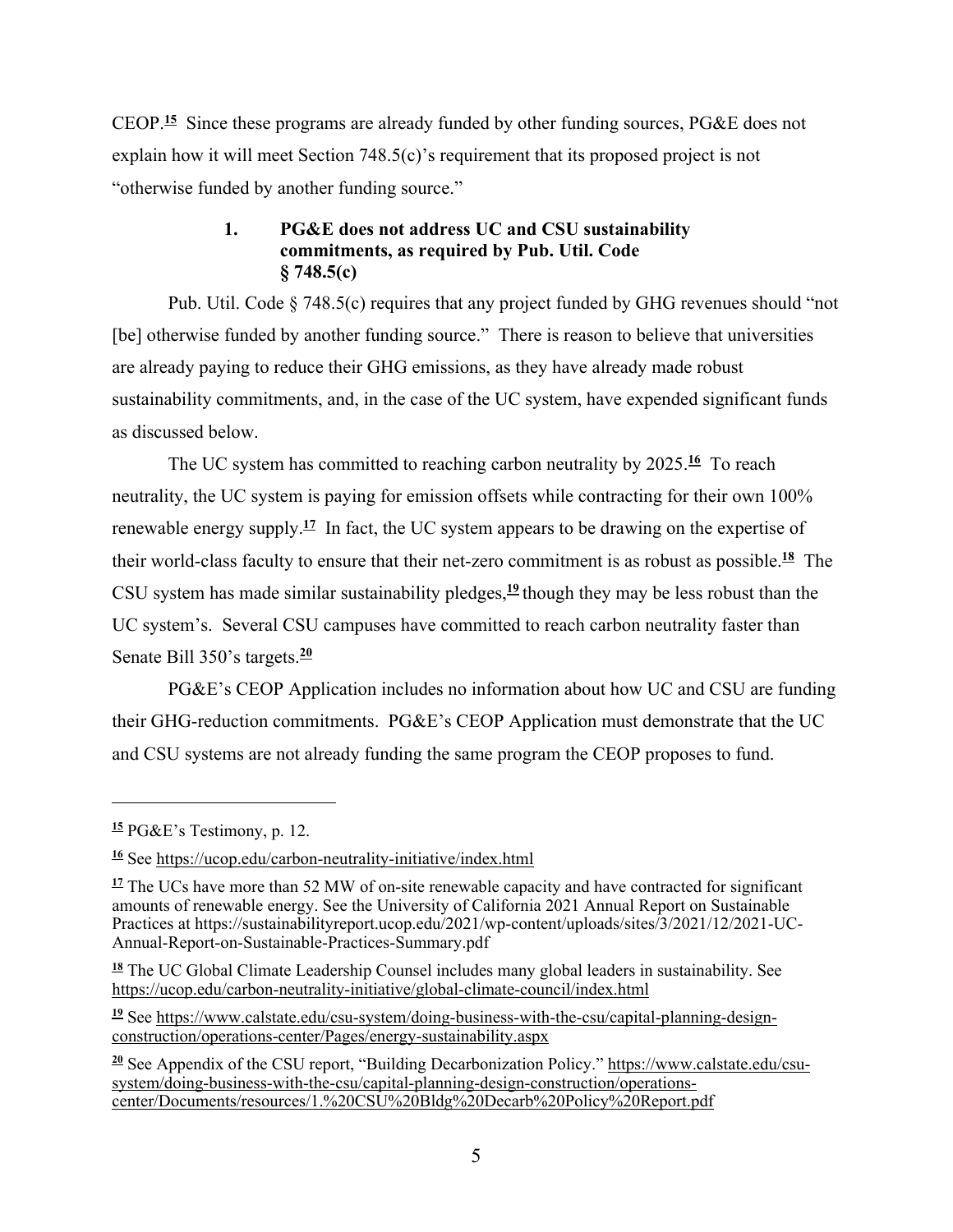## **III. SUMMARY OF ANTICIPATED ISSUES FOR PG&E's CEOP APPLICATION**

Upon initial analysis and review, the Cal Advocates anticipates the following issues to be

within the scope of this proceeding:

- 1) Whether the proposed pilot is in compliance with applicable statutes related to the use of Cap-and-Trade allowance revenues for clean energy and energy efficiency projects, including Pub. Util. Code  $§748.5(c).$
- 2) Whether the proposed pilot meets the framework set forth in D.14-10- 033's for applications seeking recovery GHG allowances to fund clean energy and energy efficiency projects to:
	- a) Whether existing funds are available to fund the proposed pilot;
	- b) Whether the project qualifies under Pub. Util. Code  $\S$  748.5(c);
	- c) Whether the project is best funded to use GHG allowance revenues instead of ordinary recovery through rates; and
	- d) Whether PG&E appropriately references the Forecast Clean Energy Amount.
- 3) Whether the proposed pilot is reasonable, including but not limited to consideration of the pilot's:
	- a) Budget;
	- b) Duration;
	- c) Baseline calculations methods;
	- d) Criteria for characterizing measures as "GHG-emission reducing measures";<sup>21</sup>
	- e) Eligibility for participation, double funding, and double counting of GHG emissions reductions;
	- f) GHG emission rates and costs;
	- g) Justification for annual weather adjustment factor for baseline calculations;
	- h) Incentive payment structure and timing;
	- i) Asset life assumptions;
	- j) Methods for calculating the energy intensity of buildings and

**<sup>21</sup>** PG&E proposed that participants enrolled in PG&E programs in which they are receiving funding will be permitted to continue that participation if the programs are not providing funding for *GHG-emission reducing measures* that would be evaluated and incorporated into the CEOP pay-for-performance framework. PG&E CEOP Application, p. 12.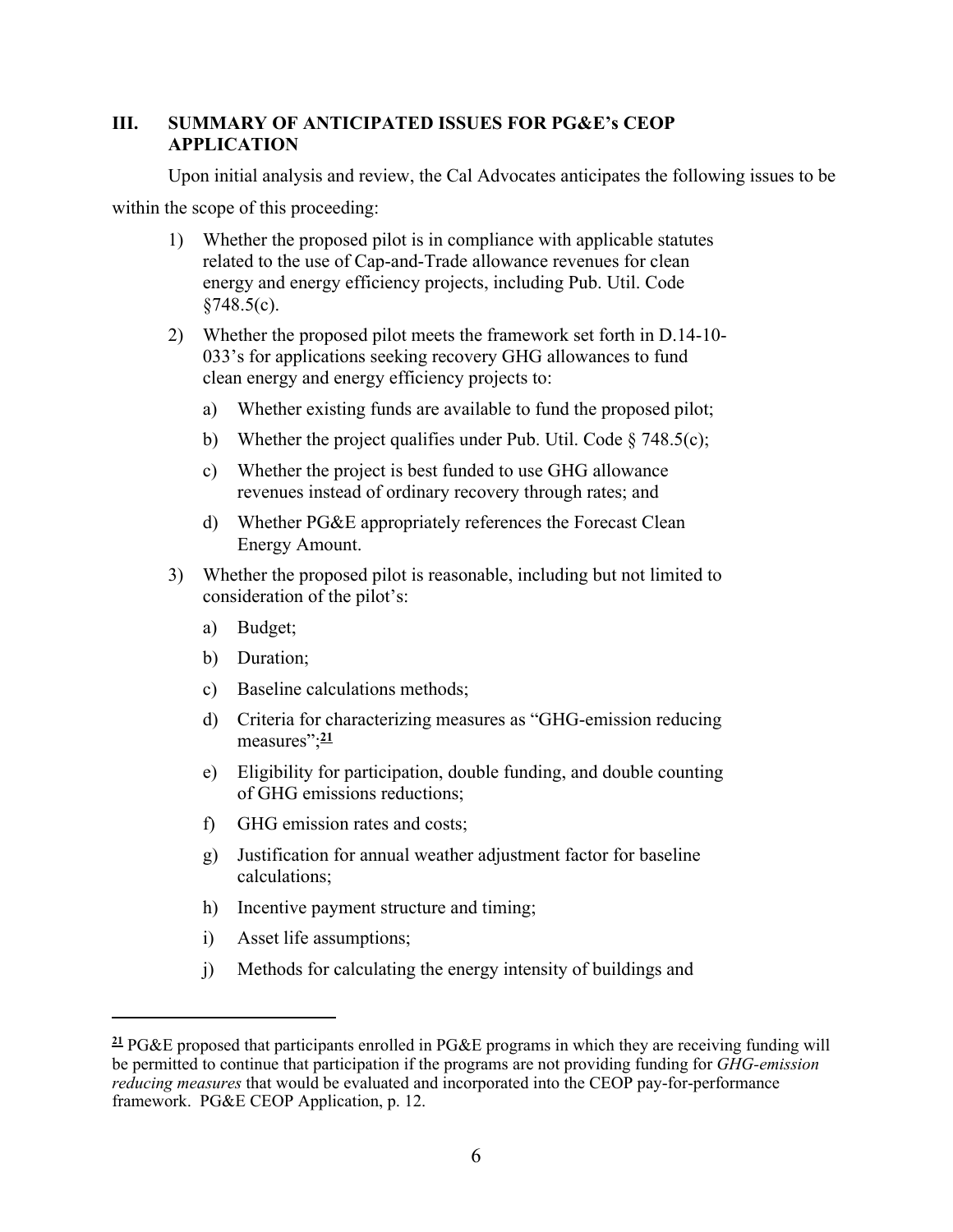carbon intensity of natural gas; and

- k) Effectiveness of proposed incentives to target GHG mitigation.
- 4) Whether PG&E has reasonably consulted, disclosed and conducted outreach with the UC and CSU systems over the programs to comply with Public Utilities Code Section 748.5(c) and D.14-10-033.
- 5) Whether funding a portion or all of the proposed pilot through Public Purpose Programs (PPP) funds is just and reasonable.

Cal Advocates recommends inclusion of these issues in the scope of this proceeding. Cal Advocates has begun its discovery and will conduct further discovery and review of PG&E's Application, supporting testimony, and documents. Cal Advocates anticipates that other issues may arise as discovery continues. Therefore, Cal Advocates reserves the right to amend this Protest and/or seek other relief as appropriate.

PG&E's CEOP Application does not include information about how UC and CSU are funding their GHG-reduction commitments. PG&E must demonstrate that the UC and CSU systems are not already funding the same program the CEOP proposes funding.

#### **IV. CATEGORIZATION**

The appropriate categorization for this proceeding is ratesetting.

PG&E proposes its CEOP Application be categorized as a "quasi-legislative" proceeding within the meaning of Rule 1.3(f) of the Commission's Rules of Practice and Procedure. PG&E claims it is not seeking authority to increase rates, or to implement changes that would result in increased rates, or to seek to pass through to PG&E's customers any costs in connection with PG&E's CEOP, and therefore, Rule 3.2 and its attendant requirements are not applicable.**<sup>22</sup>**

Cal Advocates disagrees. Approval of the CEOP might further deplete PPP funds. Thus, the impact on rates might be significant.

#### **V. HEARINGS AND SCHEDULE**

Cal Advocates maintains that hearings will be necessary. Therefore, Cal Advocates proposes the following schedule with hearings:

**<sup>22</sup>** PG&E's CEOP Application, p. 8.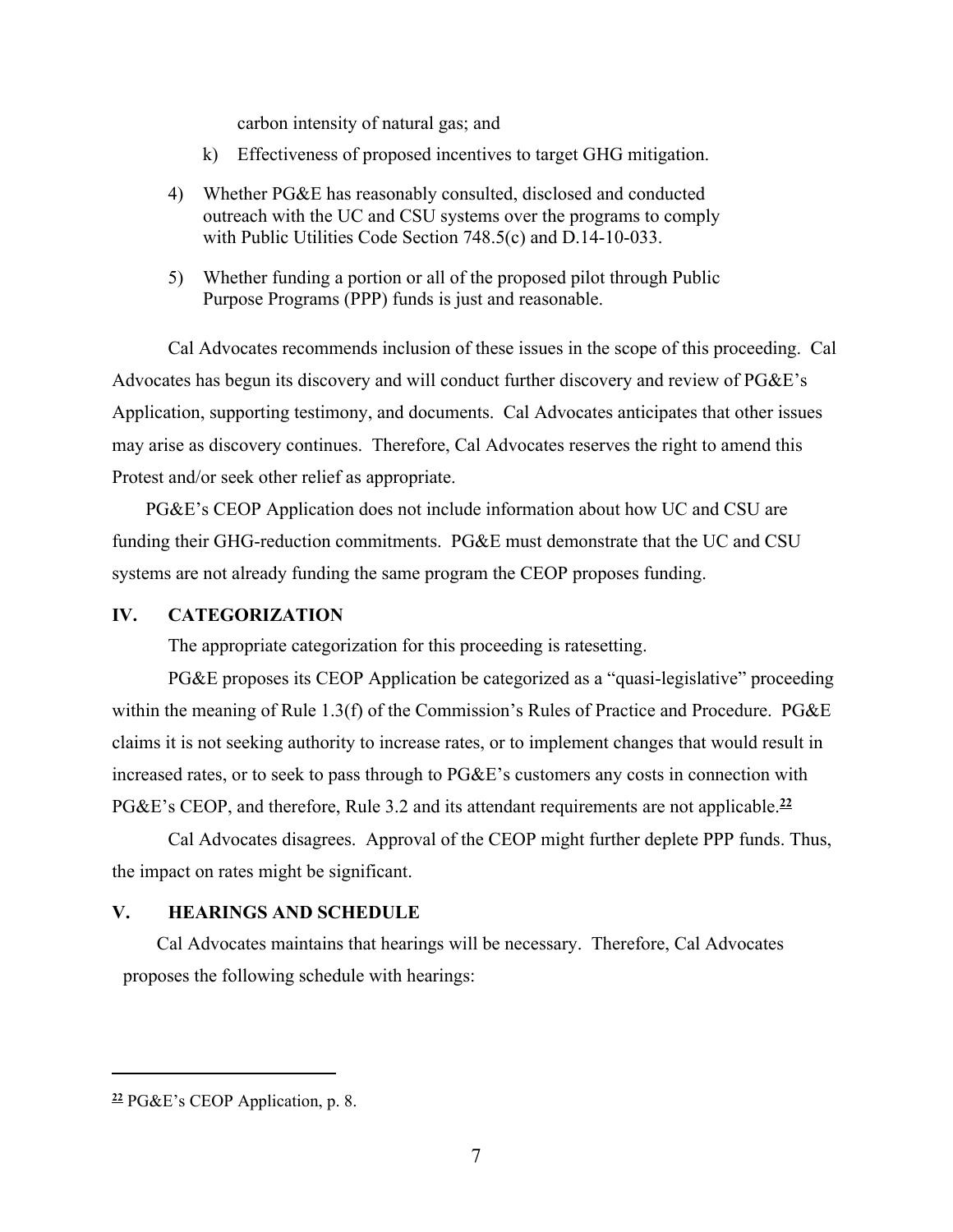| <b>Activity</b>                                  | <b>Cal Advocates'</b><br><b>Proposed Date</b> | <b>PG&amp;E's Proposed Date<sup>23</sup></b> |
|--------------------------------------------------|-----------------------------------------------|----------------------------------------------|
| PG&E Application<br>Filed                        | March 4, 2022                                 |                                              |
| Protests to Application                          | April 8, 2022 <sup>24</sup>                   | April 6, 2022                                |
| Replies to Protests                              | April 19, 2022                                | April 18, 2022                               |
| Prehearing Conference                            | 2 <sup>nd</sup> Quarter 2022                  |                                              |
| Scoping Memo Issued                              | 2 <sup>nd</sup> Quarter 2022                  |                                              |
| <b>Intervenor Testimony</b>                      | August 24, 2022                               |                                              |
| <b>Rebuttal Testimony</b>                        | September 26, 2022                            |                                              |
| Meet and Confer pursuant<br>to Rule 13.9         | No later than October<br>6, 2022              |                                              |
| <b>Settlement Discussions</b>                    | Week of October 10,<br>2022                   | May 2022 [TBD]                               |
| Joint Party Status Report<br>Filed to Commission |                                               | September 2022                               |
| <b>Evidentiary Hearings</b>                      | Week of October 31,<br>2022                   |                                              |
| <b>Concurrent Opening</b><br><b>Briefs</b>       | December 5, 2022                              |                                              |
| <b>Concurrent Reply Briefs</b>                   | December 19, 2022                             |                                              |
| Proposed Decision                                | 1 <sup>st</sup> Quarter 2023                  | October 2022                                 |
| <b>Final Decision</b>                            | March 2023                                    | November 2022                                |

# **VI. CONCLUSION**

For the reasons stated above, the Cal Advocates requests that the Commission adopt the categorization, issues identified and the schedule herein.

**<sup>23</sup>** PG&E's CEOP Application, p.9.

**<sup>24</sup>** PG&E's CEOP Application was noticed on the Daily Calendar on March 09, 2022, which makes the Protest due on April 8, 2022.